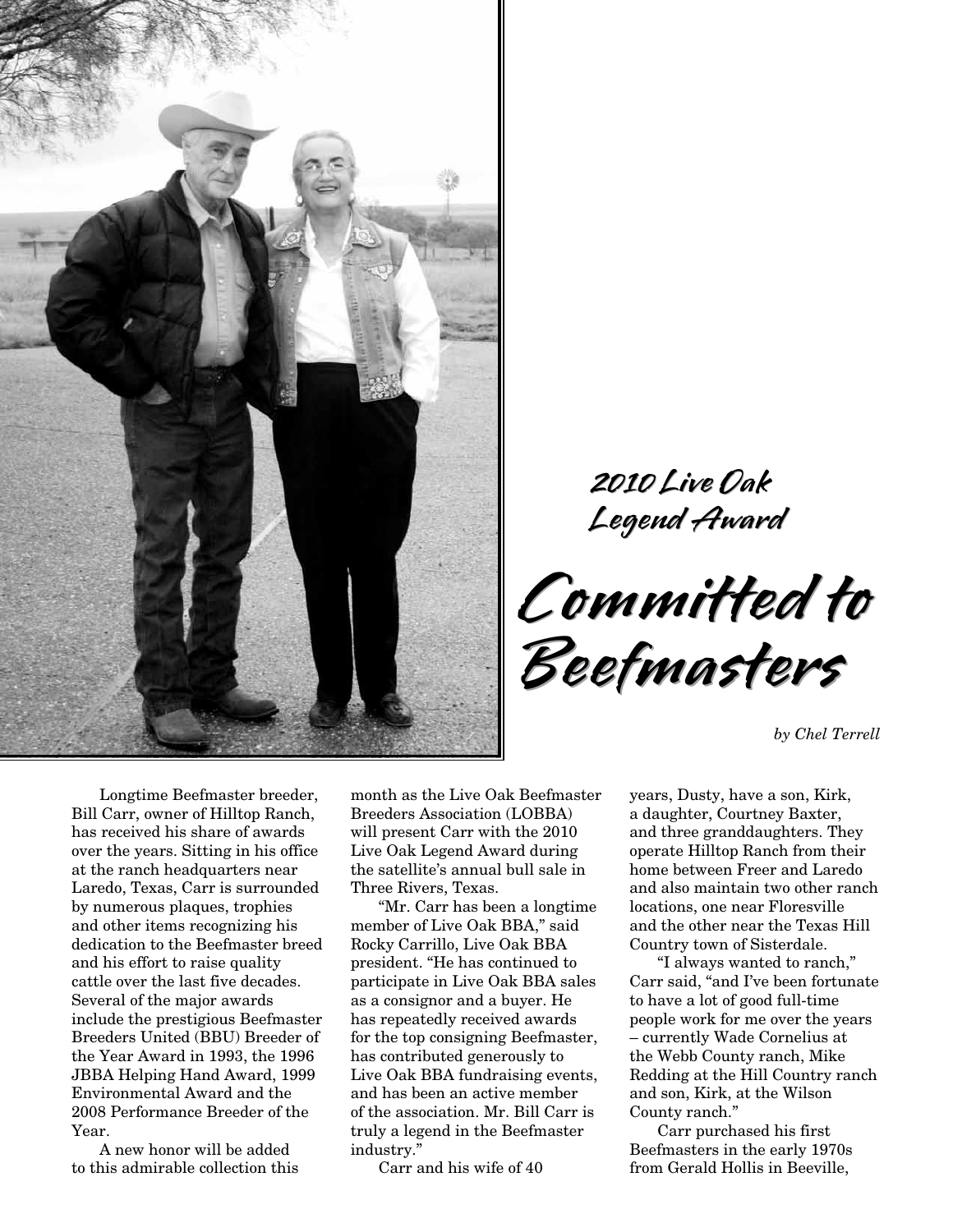Texas. He was already in the Santa Gertrudis business and was also raising commercial cattle, but South Texas was in the middle of a devastating drought and Hollis was forced to part with some of his premier cows. Carr jumped on the opportunity and bought 129 Beefmaster and Beefmaster-cross pairs and bred cows, all eligible for registration with BBU.

"I really liked the calves that came out of these Beefmaster cows," he said. "From this point I began growing my Beefmaster numbers."

Carr bred the cows to Beefmaster bulls and obtained registration papers on all of them. He also joined BBU during this time and began phasing out of the purebred Santa Gertrudis business.

"I have always been performance-minded, and I had emphasized performance when I owned these Santa Gertrudis. The Santa Gertrudis association emphasized a 140-day gain test at that time, and I had more Santa Gertrudis bulls that had gained over 5 lbs. a day in these tests than anybody other than the King Ranch.

"When I tried to sell about 700 of my Santa Gertrudis cows, I couldn't get what I thought these cattle were worth, so I enrolled all of them in BBU's Upgrading Program and produced them out. At the same time, I was also buying a few purebred Beefmaster cattle at various places and growing my numbers that way."

Performance data and visual appraisal of cattle remain an essential component of Carr's successful operation. Following this philosophy has benefited Carr over the years as he's promoted progeny out of his foundation bulls, Classic Cotton and Cornerstone.

"I've always been desirous of obtaining as many objective evaluations of cattle as I could. I've always participated in and supported BBU's Classification Program, and felt it was beneficial to a breeder to have

a knowledgeable, independent person come look at your cattle and cut out anything that you might not have cut out yourself."

Along with being a staunch advocate of BBU's Classification Program, Carr has also participated in BBU's Weights and Measures Program and is a Merit Breeder.

"I believe that raising cattle is a two-tiered thing," he said. "You have visual appraisal, which you've got to do soon after an animal is born. The classification program helps with that. Equally or more important is to have objective evaluations and good measurements of cattle such as weights, sonograms and pelvic measurements."

As an early proponent of gathering performance information on cattle, Carr really benefited from being a member of a progressive-minded cattlemen's association in his county.

"One of the biggest differences about gathering performance

*Pictured at right is a nice Beefmaster pair at the Hill Country ranch. Below, a group of Beefmasters enjoys the lush pasture. The Carrs are currently building a cattle sale facility at the Wilson County ranch near Floresville and have set Oct. 23, 2010 as the date for their fall production sale.*

information back then, back in the 1960s, was the equipment," he said. "At that time, there were more beef cows in Webb County than in any county in Texas. We had a progressive county beef cattle association, and what made it unique was the county agent at the time had custody of a variety of equipment that included portable scales and measuring devices, and also included what was then the 'modern' sonogram machine. This has really evolved up to now."

Carr currently utilizes the services of Dr. Lorna Pelton, Pride Livestock Co., for ultrasounding his cattle to determine carcass merit. In the first part of March each year, she, along with a BBU field representative and a veterinarian from Freer, meet Carr at his Wilson County ranch in Floresville to ultrasound, weigh, take pelvic measurements and



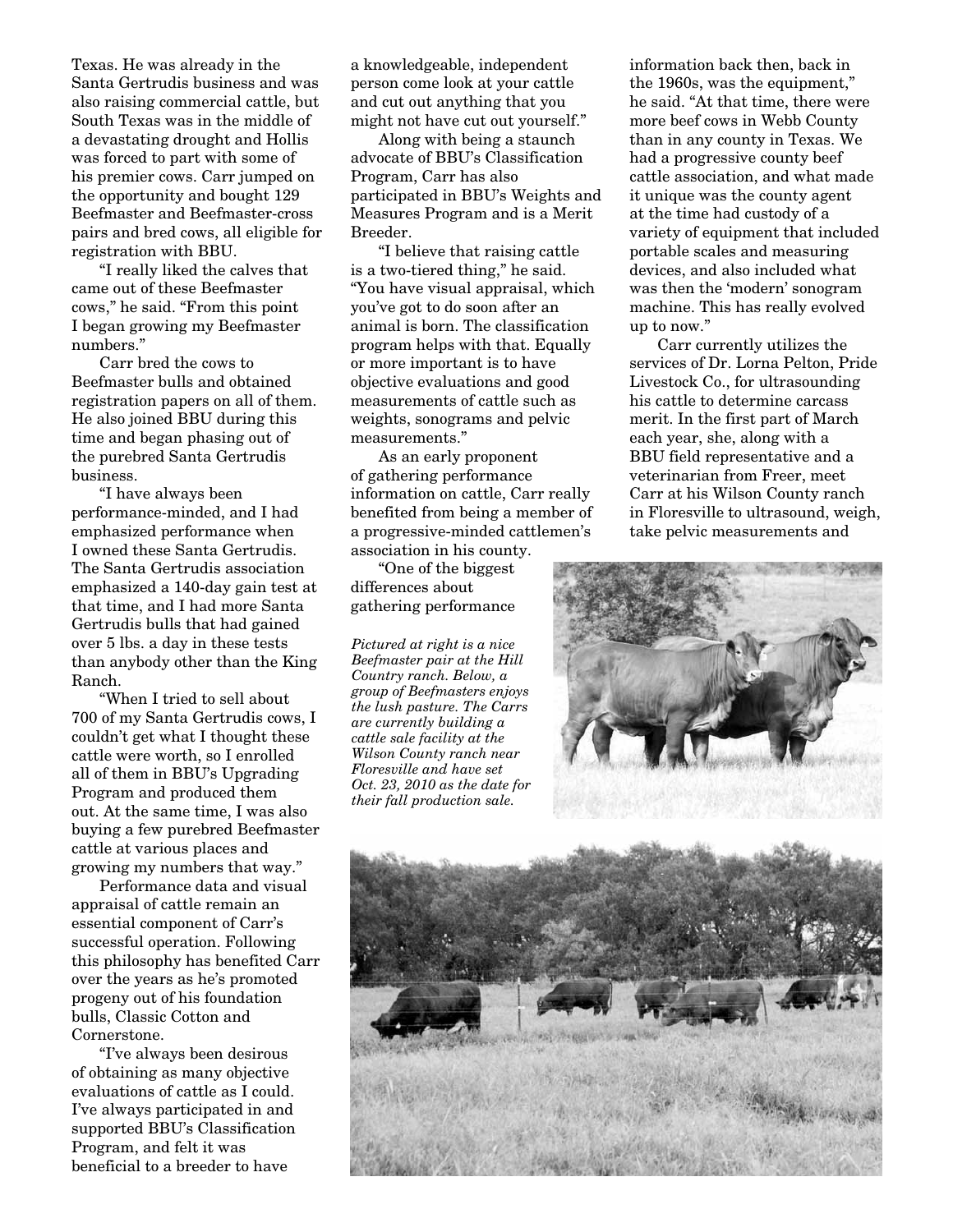classify yearling females. After finishing with the females, the group heads to the headquarters ranch near Laredo to work the yearling bulls.

During this time, Carr also performs a visual appraisal of the cattle and utilizes a unique system he's developed for evaluating the animals.

"We use a form with about a dozen columns on it. When we wean the calves, the heifers and bulls are separated and I evaluate each animal using these guidelines. At the top of the form, I've got different parts of the animal such as rump, shoulders, top, legs and other components."

Each part of the animal is scored on a scale from 1 to 5, with 1 being the best, 3 average and 5 undesirable. Carr has an additional set of criteria for animals that have a specific problem or characteristic for a particular part, which he denotes with a second number following the basic score that describes the respective component. For example, an animal might be marked as a 2.3 instead of simply a 2.

All of the figures are put into a computer and become part of the animal's record and are used for future breeding decisions or culling purposes.

Given the size of the ranching operation, collecting birth weights on every calf is not a feasible option, so the pelvic measurements taken at yearling age are essential to helping Carr determine if a heifer will be able to have a calf with a normal birthweight.

"Research shows that to not have calving difficulty due to pelvic size, a heifer needs about 3 square centimeters of pelvic area per pound of calf to have good passage of the calf," he said.

"The Beefmaster females with reasonable genetics and adequate nutrition ought to grow in pelvic size 8 to 10 square centimeters per month. If I know what the pelvic measurement is in March, and I want to A.I. these yearling heifers

in May, I can determine whether they will have an adequate pelvic to birth a calf the next March."

Calves are born in the spring and weaned in late October and early November. The keeping heifers are weaned at the ranch headquarters and processed, receiving all their shots and any necessary touch-up dehorning. Once they get over their weaning stress, they are put out on irrigated oats at the Wilson County ranch in Floresville.

The heifers remain on these pastures until the following spring, when they are weighed and palpated to evaluate their tracts. Carr tries to synchronize all of the females on the ranch. The dates vary depending on which of the three ranches they are kept – at the headquarters ranch, the earliest breeding group is late March/early April; at the Wilson County ranch, it's late May; and at the Hill Country ranch in Sisterdale, it's mid-June – and then they are broken into different breeding groups per Carr's direction.

In addition to the Beefmaster calves, Carr also produces 200 or 300 commercial calves each year. He maintains 300 to 500 recipient cows at the headquarters ranch and synchronizes those females in April, May and June. These F1 Braford animals are exposed to Hereford or Angus bulls, which if they don't conceive from a Beefmaster embryo, produce 1/4 Brahman-3/4 English calves. These steer calves are placed on oats at the Wilson County ranch and grown out to 700 lbs. or more. They are then sold to buyers to go directly to a feedlot, Carr said. Heifer calves are grown out until they are between 650-700 lbs. and marketed to buyers typically interested in keeping them for breeding purposes.

## **Generating Added Value**

Carr has been progressive in his use of DNA testing as another selection tool for breeding and marketing his cattle. He

has utilized both Igenity® and Pfizer's Genestar® services. These DNA tests afford a vast amount of information, but Carr feels strongly that the Beefmaster breed could really benefit from gathering feed efficiency data.

"I think our breed is not taking full advantage of the feed efficiency in our cattle. When we wean calves in the fall, the purebred Beefmaster bull calves that I cull from the program are grouped and castrated, kept here until they get over their weaning stress, then sent to a feedlot. I'll feed them – in recent years it's been at Graham Land and Cattle Co. in Gonzales – and enroll them in the Nolan Ryan program.

"We do this for two reasons. One, that weaned Beefmaster bull calf will probably not top the market due to some discrimination. But I satisfied myself long ago that Beefmaster calves do convert feed efficiently and grow rapidly. I find that most years I will make more money by feeding them than I would marketing them as weaned, intact bulls. The other reason is that I gain valuable and detailed carcass information on those animals.

"Our breed will make money. If they'll convert feed and grow rapidly and stay healthy, then they'll make money."

## **Supporting Beefmasters**

Carr has been actively involved with BBU and several satellites since joining the association in the mid-1970s.

"As my numbers began to grow, I became more invested in the Beefmaster breed as far as volunteering for and serving in different capacities with BBU and satellites," he said.

Carr has served on nearly every BBU committee over the years, served on the BBU Board of Directors twice and held the offices of president, vice president, secretary and ex-officio. He was also the BBU representative on the National Cattlemen's Association's Board